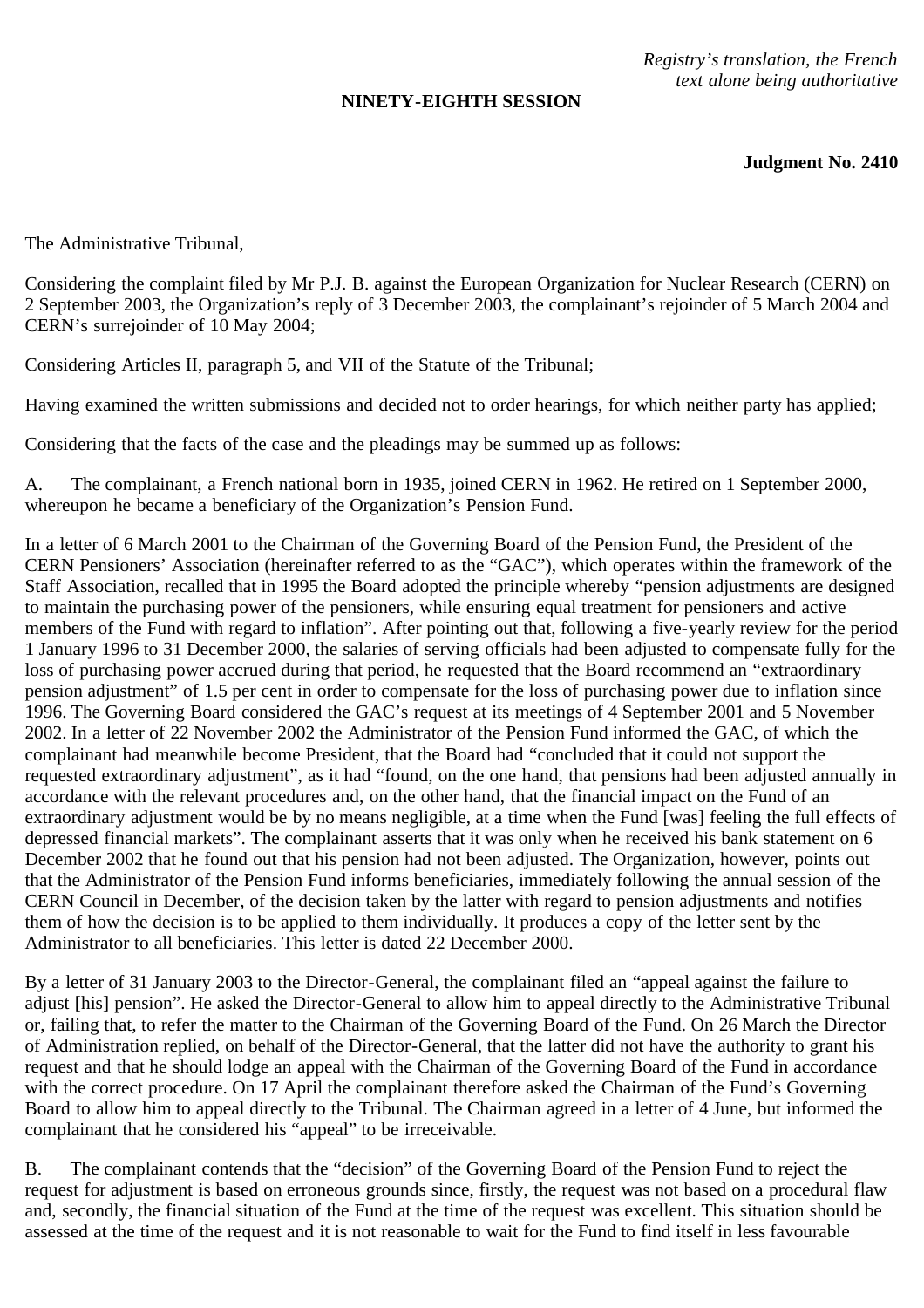circumstances in order to justify a refusal to adjust. He accuses CERN of having ignored three general principles of law: equality of treatment, insofar as active staff and pensioners have been treated differently with respect to inflation; the principle of *patere legem quam ipse fecisti*, insofar as the Organization was unwilling to abide strictly by the principle it had "set out" in 1995; and the principle of good faith, insofar as it created a legitimate expectation among pensioners (namely, that active staff and pensioners would be treated equally) and then thwarted that expectation.

The complainant asks the Tribunal to set aside the impugned decision, to order that his pension be adjusted by 1.46 per cent as from 1 January 2001, and to award him interest on the sums due from that date until the date of the judgment, and costs.

C. In its reply the Organization pleads that the complaint is irreceivable on the grounds that the impugned decision cannot be identified with certainty, since according to the statements given in the complaint form and in the brief, it could be either the pension payment for December 2002, as shown in the bank statement of 6 December, or the reply of the Governing Board of 22 November 2002, or else the decision on pension adjustment taken by CERN's Council in December 2000. Furthermore, regardless of which of these is correct, the complaint is irreceivable. This is because the pension payment evidenced by the bank statement does not constitute an administrative decision which can be appealed before the Tribunal. The same applies to the letter of 22 November 2002 from the Administrator of the Pension Fund, since this merely expresses an opinion, CERN's Council having sole responsibility for all decisions concerning pension adjustments. Lastly, as far as the decision on pension adjustments of December 2000 is concerned, the time limit for challenging it has expired.

CERN replies only subsidiarily on the merits. It contends that the complainant's arguments are "irrelevant" since they do not concern a decision which is liable to cause him injury. In its view, the complainant is trying to challenge the decision on pension adjustments taken by CERN's Council in December 2000. Even though, according to the Rules of the Pension Fund, the CERN Council "shall take particular account of the criteria adopted for the adjustment of salaries", it is not legally bound to apply them automatically and in full to pensions or to guarantee full compensation for any loss of purchasing power. As for the five-yearly salary review, this has no effect on the annual adjustment of pensions. Indeed, any direct link between them would not make sense, since the purpose of the review is to ensure that conditions of employment at CERN remain competitive. The accusation of unequal treatment is therefore unfounded. Lastly, even though the Fund's Governing Board in December 1995 recommended adopting the principle of pension adjustments aimed at maintaining the purchasing power, the principle was approved neither by the Finance Committee nor by CERN's Council, both of which simply "took note" of it. The fact that subsequent adjustments may have compensated for the loss of purchasing power does not create a right to an automatic application of that principle.

D. In his rejoinder the complainant notes that the Governing Board of the Pension Fund was "opposed" to the extraordinary adjustment requested by the GAC on two grounds, namely, the fact that annual adjustments had been applied in accordance with procedures and that the extraordinary adjustment would lead to financial implications for the Fund. The defendant cannot now add further grounds to these. That reply does constitute a general decision causing injury, considering that the refusal to submit this proposal to the Finance Committee and to the CERN Council makes any pension adjustment impossible. He further explains that the impugned decision is in fact the bank statement of 6 December 2002, which constitutes an individual decision in application of the decision of 22 November, hence the indications given in his complaint form. The letter of 22 December 2000, however, is not a decision but merely an "information circular". He would have no reason to challenge it, moreover, since it concerns the adjustment of pensions only for the period from August 1999 to August 2000.

On the merits the complainant submits that, while he has never suggested that salary adjustments should apply automatically to pensions, he does request that the principle of equal treatment with respect to inflation be strictly applied. Since the adjustment of pensions must take account of the criteria adopted for the adjustment of salaries, the five-yearly reviews of the latter should also be taken into consideration.

E. In its surrejoinder the defendant contends that the complainant's underlying objective is to challenge the adjustment of pensions for the year 2001, decided by CERN's Council in December 2000, and to circumvent the time limit by resorting to a procedural device. It reiterates that the individual decision applying the annual pension adjustment is constituted by the Pension Fund Administrator's letter informing each pensioner of the rate of adjustment decided. The legal effect of this decision was not affected by the fact that it was contained in an information circular.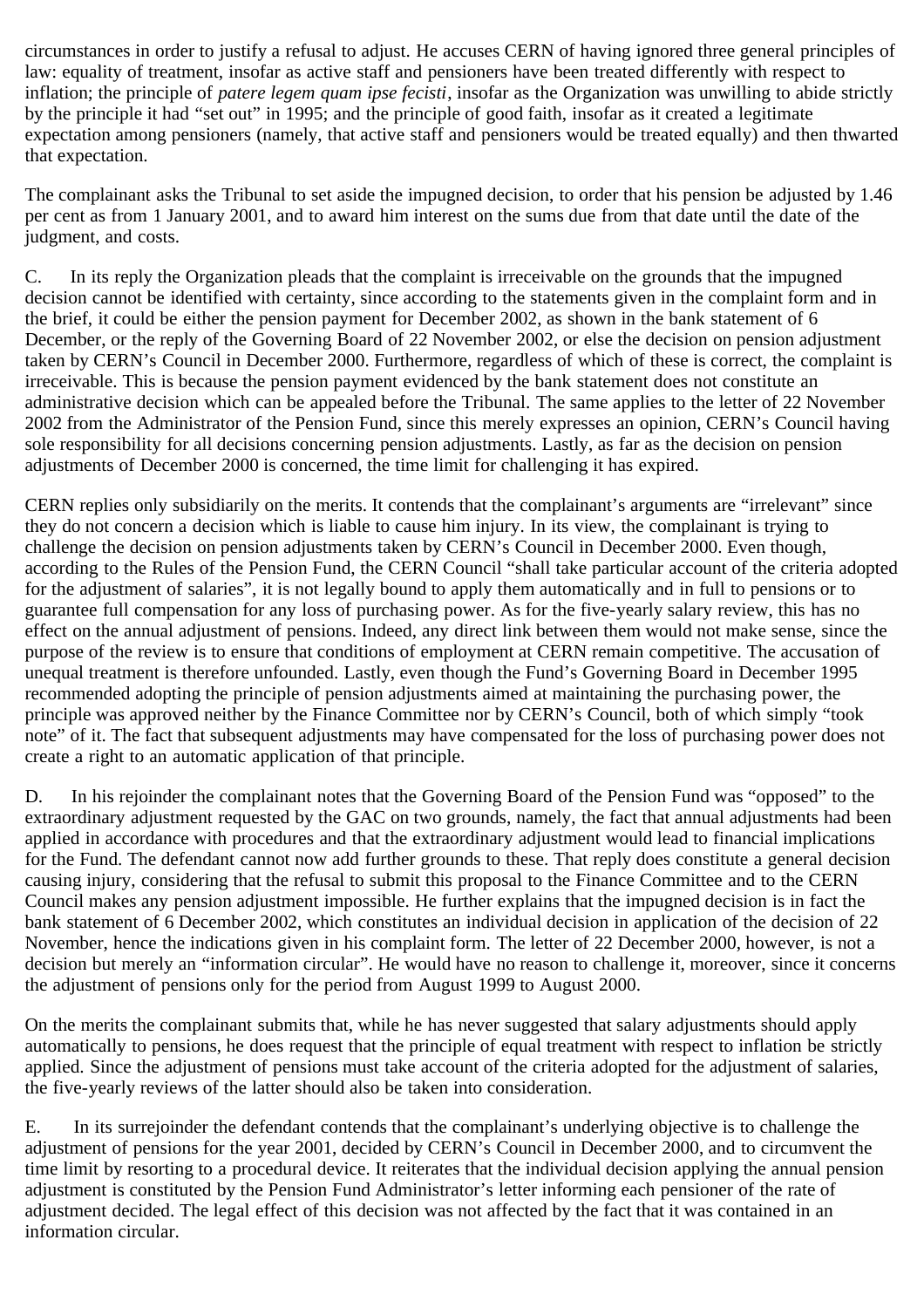## CONSIDERATIONS

1. The complainant, who is President of the CERN Pensioners' Association (GAC), having been authorised to appeal directly to the Tribunal by the Chairman of the Governing Board of the Pension Fund, challenges what he considers to be the "decision" to reject his request for an adjustment of his pension. He contends in particular that, contrary to the view expressed by the Administrator of the Fund in his letter of 22 November 2002, the financial situation of the Fund in March 2001 was sound and that the rejection of his request for an extraordinary adjustment disregards the principle of equal treatment between active staff and pensioners, the principle of *patere legem quam ipse fecisti* and the principle of good faith.

2. The defendant objects to the receivability of the complaint. It argues that the impugned decision is not clearly identifiable, since it is impossible to tell from reading the complaint whether the complainant wishes to challenge the payment of his pension for December 2002, the reply of the Governing Board of the Pension Fund or the decision taken by CERN's Council to increase pensions by 1.4 per cent as from 1 January 2001, and communicated to the complainant by the Administrator of the Fund in a letter of 22 December 2000.

3. Despite some confusion in the complaint form, the Tribunal must discard this objection to receivability: it emerges clearly from the complaint, and even more so from the rejoinder submitted by the complainant, that the latter is challenging the individual decision of which he was notified via his bank statement of 6 December 2002 and that in support of his claims he is contesting the lawfulness of the general measure taken by the Governing Board on 22 November 2002 in response to the GAC President's request of 6 March 2001.

4. The defendant also maintains that the "payment of the pension as evidenced by the bank statement" does not constitute an administrative decision: only the decision by CERN's Council fixing the pension adjustment rate for 2001, as notified to all beneficiaries by the Administrator of the Fund in December 2000, was appealable. With regard to the rate applicable from 1 January 2001, the complainant, like all his colleagues, was notified of the decision increasing pensions by 1.4 per cent, and his appeal against that individual decision, which he failed to challenge in due time, is time-barred.

5. CERN rejects the complainant's argument based on an analogy between bank statements and payslips, which the Tribunal accepts do constitute individual administrative decisions open to appeal. It is true that a bank statement as such cannot be regarded as an administrative decision. But it appears from the explanations given by the defendant that monthly pension payments are not notified individually except when pensioners are informed of decisions concerning the rate of adjustment decided by CERN's competent bodies. In the circumstances, the Tribunal considers that, while the bank statement does not constitute a decision, it does reflect a decision taken to credit the complainant's account and, just like a payslip, this decision may be challenged by all legal means.

6. While the complaint is therefore receivable as an appeal against an individual decision causing the complainant injury, it is, however, unfounded. The complainant merely asserts that the reply given to the GAC's question concerning the desirability of an extraordinary pension adjustment was unlawful. In accordance with Article II.1.15 of the Regulations of the Pension Fund, however, it is CERN's Council which decides pension adjustments; and the individual decisions on pension rates have as their sole legal basis the general decisions taken periodically by CERN's Council, the lawfulness of which may indeed be challenged in the context of a complaint directed against such individual decisions (see Judgments 1000, 1451 and 2129). In this case, the complainant's objections concern only the lawfulness of the position advocated by the Governing Board of the Pension Fund, when it considered that it could not give its backing to the extraordinary pension adjustment requested by the GAC. Since this refusal to support the latter's request before CERN's competent bodies cannot be considered as a legislative act of general application, any pleas based on its alleged unlawfulness must fail.

## DECISION

For the above reasons,

The complaint is dismissed.